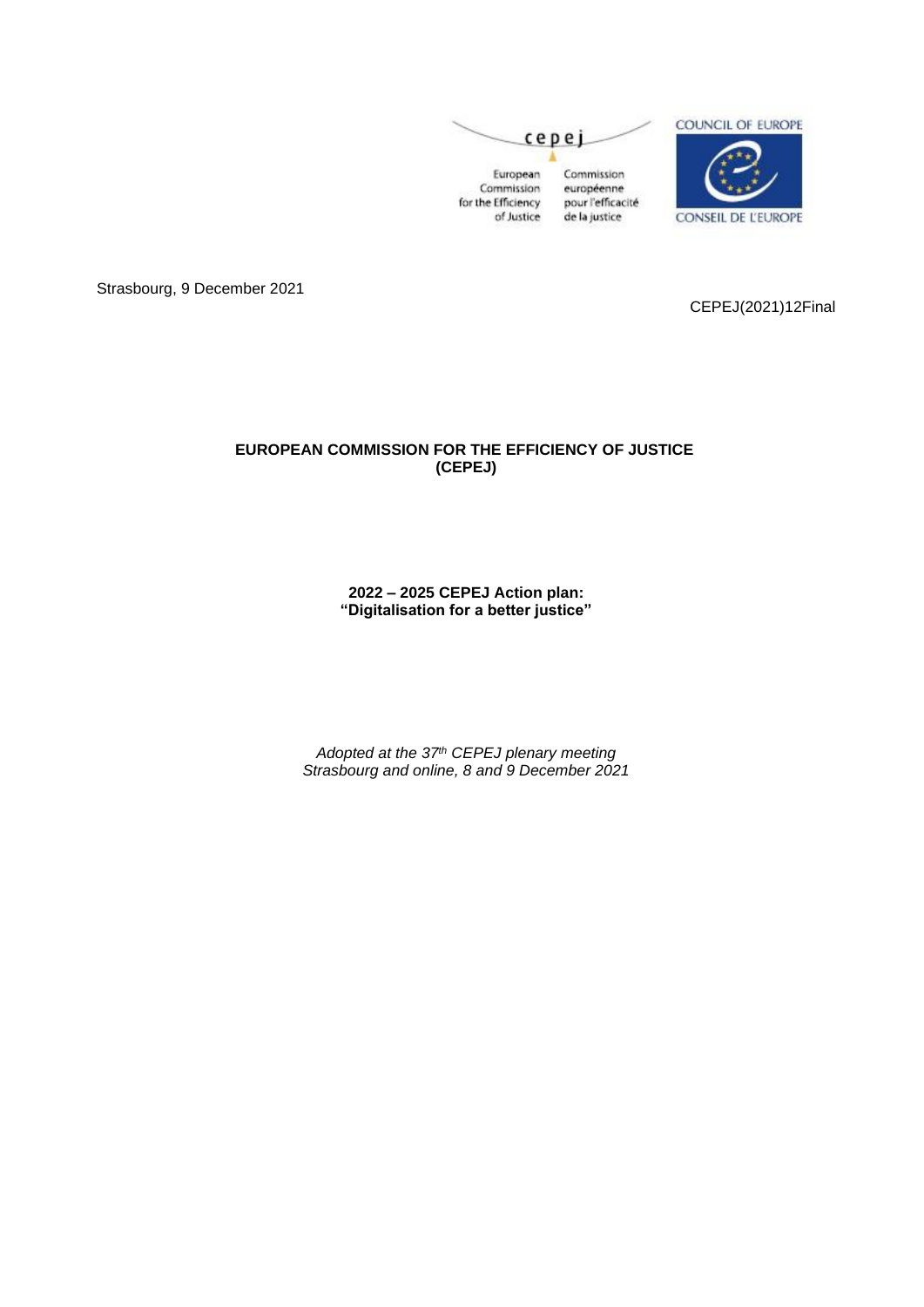The priority of the CEPEJ for the next four years is to accompany States and courts in a successful transition towards digitalisation of justice in line with European standards and in particular Article 6 of the European Convention of Human Rights<sup>1</sup>.

To accompany the ongoing digitalisation of judicial systems, while always ensuring that justice is human, efficient and of high quality, the CEPEJ should take into account the following orientations:

*1. Efficiency of justice:* supporting digitalisation of the administration and management of courts/ prosecution services.

The transition from paper to digital court files is ongoing and necessary. Also, the administration of justice must use information technology to optimise its operations, as well as the interconnection links between the various judicial institutions. It is necessary to ensure that the tools chosen by States and courts are the most appropriate and compatible with quality, efficient, accessible, and impartial justice.

The digitalisation of procedures must improve their efficiency, but also the quality of the work to be carried out by judges, prosecutors, the teams assisting them and lawyers.

*2. Transparency of justice:* promoting digitalisation to improve knowledge on justice in general, in particular on the length of proceedings.

New technologies must provide users with better knowledge of procedures, judicial institutions and the respective roles of each of the justice professionals.

Each court must have dashboards enabling it to monitor and manage its case flow; this makes it possible to identify and limit potential backlogs, to respect reasonable timeframes and to better manage the workload of justice professionals.

*3. Collaborative justice:* setting up relevant digital tools for interconnectivity between participants in the judicial proceedings (judges, prosecutors, lawyers, other justice professionals, users).

All justice professionals contribute to the same public service, that of justice at the service of the user; they must therefore have easy-to-use, compatible, and efficient communication tools.

*4. Human justice:* adequately supporting the judges, prosecutors, their teams, and all other justice professionals to adapt their essential roles to the digital environment.

The digitalisation of justice shall make justice more efficient but must never seek to replace the judge. The judge must remain at the centre of the procedure.

*5. People-centred justice:* supporting justice professionals and users with training in order to make full use of digital tools.

The training of justice professionals, including lawyers, in the process of digital transformation is vital because it contributes not only to the efficiency of justice but also to the independence of justice, in that it allows them to act with full knowledge of the law and procedures.

Users who so wish should be supported in this digital environment, in particular by training sessions, but proficiency in these digital tools cannot become a condition for access to justice.

*6. Informed justice:* increasing the use of the results of the CEPEJ evaluation of judicial systems and other tools.

To increase the visibility, understanding; and use of the results of the evaluation exercise, CEPEJ should provide more analysed information and respond to other requests for specific analyses whenever possible.

*7. Responsible and reactive CEPEJ:* ensure the visibility of its tools so that they are accessible to all and reflect the expertise of those who developed them.

<sup>&</sup>lt;sup>1</sup> In line with the "Strategic Framework of the Council of Europe" (SG/inf (2020)34).